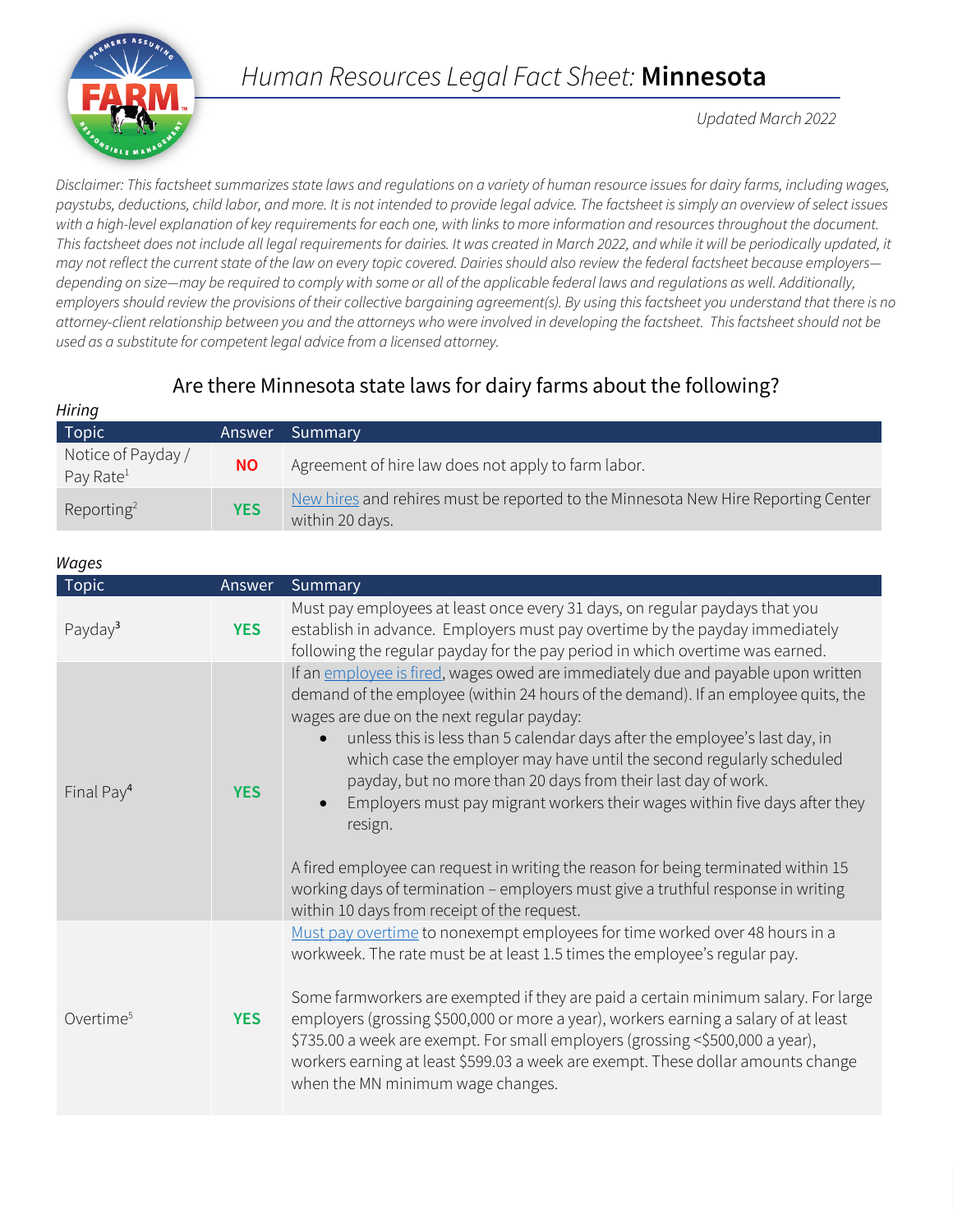

|                                       |            | Two or fewer individuals employed at any given time on a farm being paid a salary<br>are also exempt.                                                                                                                                                                                                                                                                                                                                                                                                                                                                                                                                                                                                                                                                                                                                                                                                                                                                                                                                                                                                                                                                                                                                                                                                                                                                                                                                                                                             |
|---------------------------------------|------------|---------------------------------------------------------------------------------------------------------------------------------------------------------------------------------------------------------------------------------------------------------------------------------------------------------------------------------------------------------------------------------------------------------------------------------------------------------------------------------------------------------------------------------------------------------------------------------------------------------------------------------------------------------------------------------------------------------------------------------------------------------------------------------------------------------------------------------------------------------------------------------------------------------------------------------------------------------------------------------------------------------------------------------------------------------------------------------------------------------------------------------------------------------------------------------------------------------------------------------------------------------------------------------------------------------------------------------------------------------------------------------------------------------------------------------------------------------------------------------------------------|
| Minimum Wage <sup>6</sup>             | <b>YES</b> | The state minimum wage is adjusted for inflation each year. As of January 1, 2022,<br>the minimum wage for large employers (gross annual revenue of \$500,000 or more)<br>is \$10.33 an hour. For small employers (gross annual revenue < \$500,000) and youth<br>aged 17 or younger the minimum wage is \$8.42 an hour.                                                                                                                                                                                                                                                                                                                                                                                                                                                                                                                                                                                                                                                                                                                                                                                                                                                                                                                                                                                                                                                                                                                                                                          |
| Hours Worked <sup>7</sup>             | <b>YES</b> | Minnesota minimum wage law defines hours worked as including training time, call<br>time, cleaning time, and waiting time. It also includes any other time the worker is<br>either on the employer's premises, involved in performing work-related duties, or is<br>required to remain on the premises until work is available. Rest periods of less than<br>20 minutes must be treated as hours worked.<br>Bona fide meal periods (typically at least 30 minutes unless special conditions<br>apply) do not count toward hours worked when the worker is completely relieved<br>from duty for the purpose of eating regular meals.                                                                                                                                                                                                                                                                                                                                                                                                                                                                                                                                                                                                                                                                                                                                                                                                                                                               |
| Reporting Time Pay                    | <b>NO</b>  | Minnesota law does not require pay for reporting for a scheduled shift; pay is<br>required for the hours worked.                                                                                                                                                                                                                                                                                                                                                                                                                                                                                                                                                                                                                                                                                                                                                                                                                                                                                                                                                                                                                                                                                                                                                                                                                                                                                                                                                                                  |
| Pay Stub <sup>8</sup>                 | <b>YES</b> | For each payday, employers must give a paycheck statement that includes:<br>the name of the employee;<br>$\bullet$<br>the rate of pay and the basis thereof (if applicable);<br>$\bullet$<br>allowances, if any, claimed pursuant to permitted meals and lodging;<br>$\bullet$<br>the total number of hours worked (except if exempt from overtime pay);<br>$\bullet$<br>the total amount of gross pay earned by the employee during that period;<br>$\bullet$<br>a list of deductions made from the employee's pay;<br>$\bullet$<br>the net amount of pay after all deductions are made;<br>$\bullet$<br>the date on which the pay period ends; and<br>$\bullet$<br>the legal name of the employer and the operating name of the employer if<br>$\bullet$<br>different from the legal name<br>the physical address and telephone number of the employer<br>$\bullet$<br>An employer who chooses to provide an earnings statement by electronic means<br>must provide employees access to an employer-owned computer during an<br>employee's regular working hours to review and print earnings statements.<br>An employer must provide earnings statements to an employee in writing, rather<br>than by electronic means, if the employer has received at least 24 hours' notice from<br>an employee that the employee would like to receive earnings statements in written<br>form. Once the notice is received from the employee, the employer must comply<br>with that request going forward. |
| Taxes and<br>Withholding <sup>9</sup> | <b>YES</b> | If you employ agricultural workers, you are required to withhold Minnesota income<br>tax if both of the following are true:<br>Your employees work or live in Minnesota.<br>You are required to withhold federal income tax from their wages.<br>You must give your employees a statement of taxes withheld, like a federal Form W-<br>2, 1099-MISC or 1099-R.                                                                                                                                                                                                                                                                                                                                                                                                                                                                                                                                                                                                                                                                                                                                                                                                                                                                                                                                                                                                                                                                                                                                    |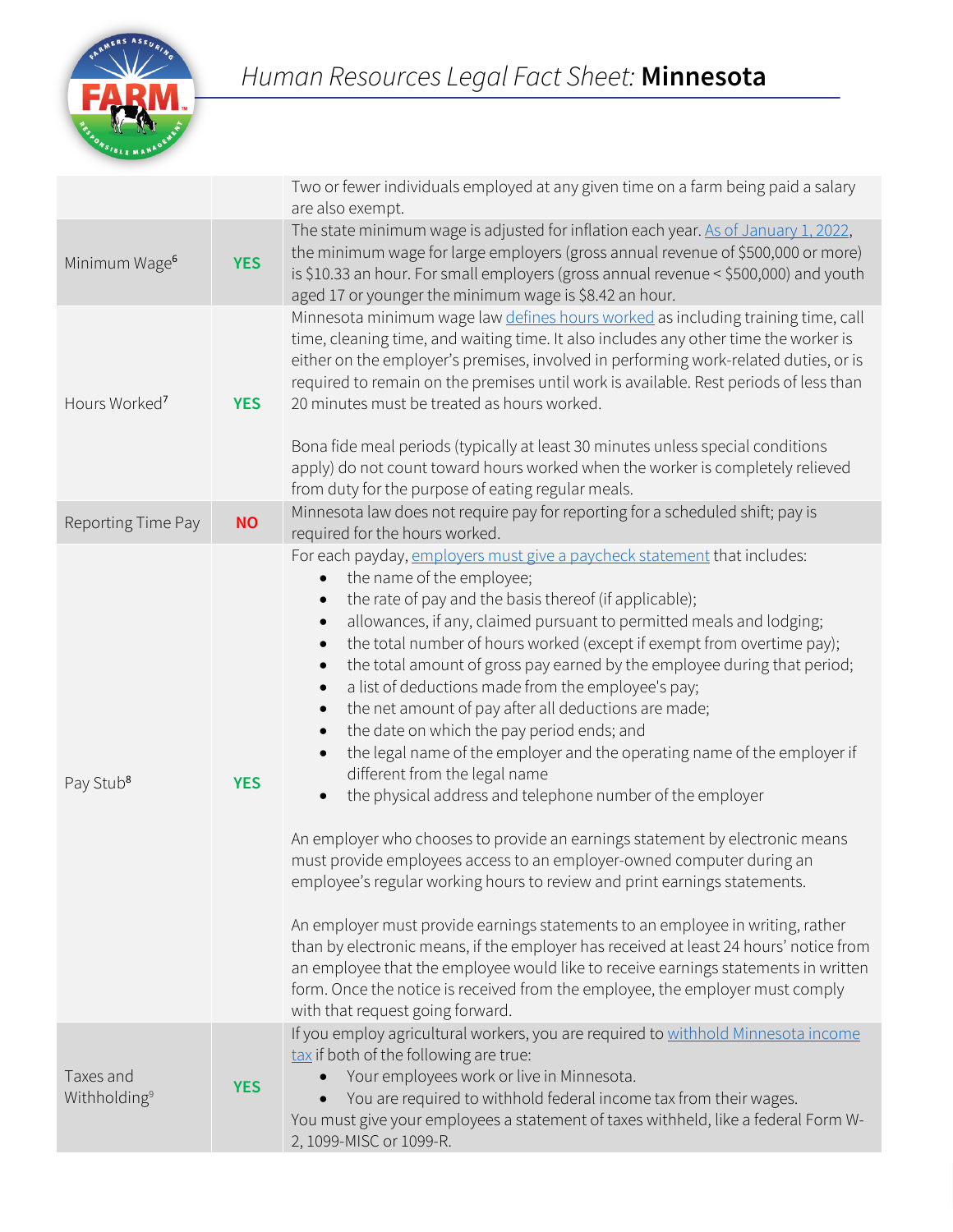

|                                        | Employers must pay Minnesota Unemployment Insurance taxes if:<br>You paid cash wages to farm workers of \$20,000 or more in a quarter in the<br>current or prior calendar year; OR,<br>You employed four or more employees who each worked for some part of a<br>$\bullet$<br>day in 20 or more calendar weeks of the current or prior calendar year.<br>Certain family employment is excluded from coverage requirements (a parent<br>employed by their son/daughter, a person employed by their spouse, or a child<br>under 18 employed by a parent). Unemployment taxes are paid by the employer;<br>they are not taken out of employee pay. You can credit the amount you pay to<br>Minnesota in calculating how much you owe for federal unemployment taxes. More<br>details.                                                                                                                                                                                                                                                                                                                                                                                                                                                                                                                                                                                                                                                                                                                                                                                                                                                                                                                                                                                                                                                                                                                                                                                                                                                                                               |
|----------------------------------------|----------------------------------------------------------------------------------------------------------------------------------------------------------------------------------------------------------------------------------------------------------------------------------------------------------------------------------------------------------------------------------------------------------------------------------------------------------------------------------------------------------------------------------------------------------------------------------------------------------------------------------------------------------------------------------------------------------------------------------------------------------------------------------------------------------------------------------------------------------------------------------------------------------------------------------------------------------------------------------------------------------------------------------------------------------------------------------------------------------------------------------------------------------------------------------------------------------------------------------------------------------------------------------------------------------------------------------------------------------------------------------------------------------------------------------------------------------------------------------------------------------------------------------------------------------------------------------------------------------------------------------------------------------------------------------------------------------------------------------------------------------------------------------------------------------------------------------------------------------------------------------------------------------------------------------------------------------------------------------------------------------------------------------------------------------------------------------|
| Deductions <sup>10</sup><br><b>YES</b> | Deductions for benefits (like health insurance premiums, other insurance, or<br>retirement accounts) can be agreed to in writing between the employer and<br>employee.<br>You can only make wage deductions for loss, theft, damage, faulty workmanship if:<br>The employee voluntarily authorizes the amount to be deducted in advance<br>of the deduction, in writing, after the loss or indebtedness has occurred; or,<br>the employee is found guilty or held liable in court.<br>Other deductions are allowed if a union collective bargaining agreement allows for<br>it; the employee took out a loan and agreed (in writing) to have the loan cost taken<br>out of the wages; or there is a court order allowing the deduction.<br>No deductions, direct or indirect, may be made for the items below if the deduction<br>would reduce the wages below the minimum wage or if they amount to more than<br>\$50:<br>purchased or rented uniforms or specially designed clothing required by the<br>employer, by the nature of the employment, or by statute as a condition of<br>employment, which is not generally appropriate for use except in that<br>employment;<br>purchased or rented equipment used in employment, except tools of a<br>trade, a motor vehicle, or any other equipment which may be used outside<br>the employment;<br>consumable supplies required in the course of that employment;<br>travel expenses in the course of employment except those incurred in<br>traveling to and from the employee's residence and place of employment.<br>The \$50 deducted from an employee's wages must be paid back to the employee<br>when the employment ends. The employer may require the employee to surrender<br>any existing items for which the employer provided reimbursement.<br>Meals and Lodging<br>The reasonable cost of meals and lodgings can be considered a form of wages<br>(considered payment in kind) and count toward the minimum wage, but an<br>employee has to agree in writing to receive part of their wages as meals/lodgings. |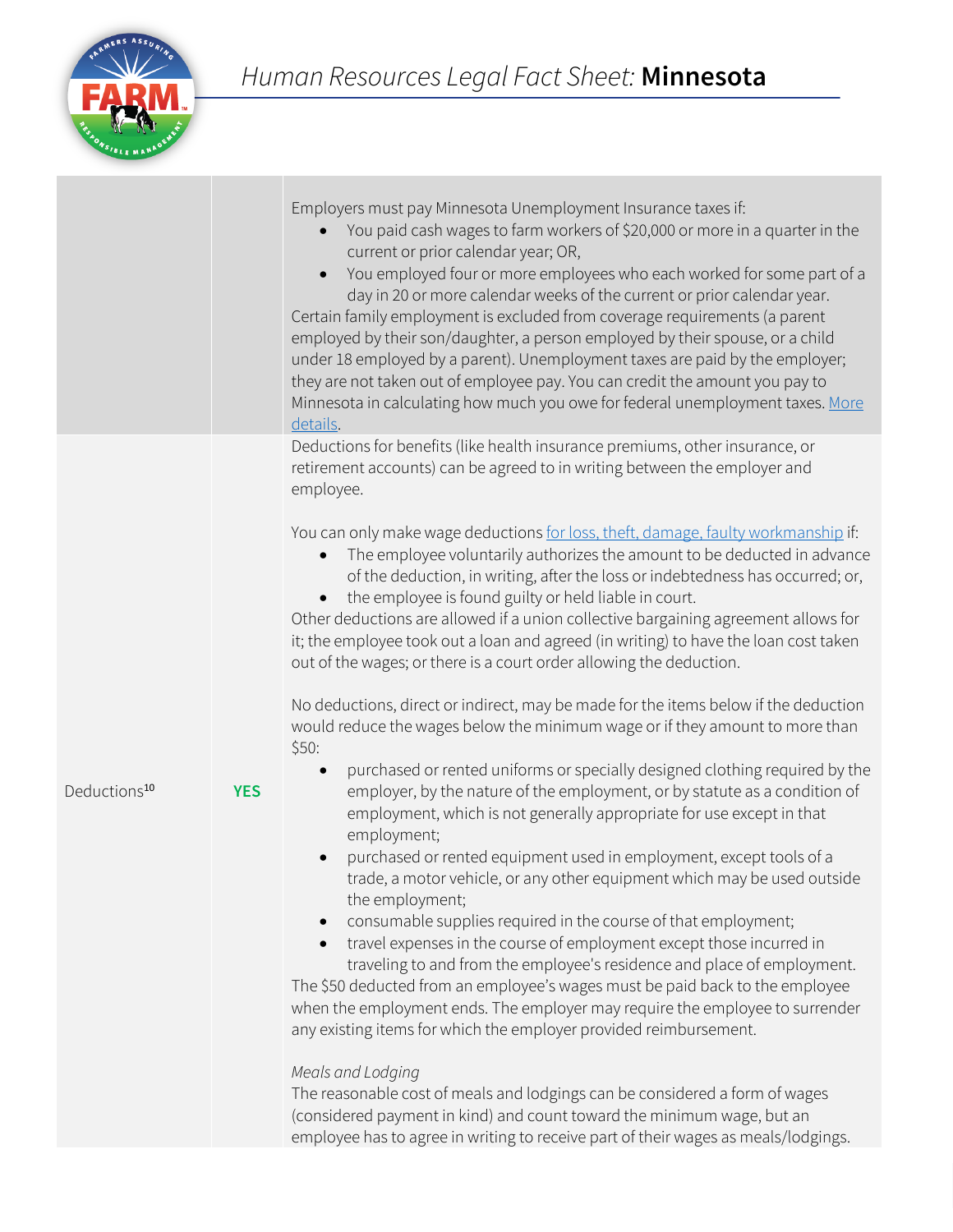## *Human Resources Legal Fact Sheet:* **Minnesota**



|                       |            | The meals/lodging must be provided for the employee benefit, not for the<br>convenience of the employer. Reasonable cost generally means the cost to the<br>employer to provide it - not the fair market value. The max allowance for a meal is<br>60% of the hourly minimum wage.                                                                                                                                                                                                    |
|-----------------------|------------|---------------------------------------------------------------------------------------------------------------------------------------------------------------------------------------------------------------------------------------------------------------------------------------------------------------------------------------------------------------------------------------------------------------------------------------------------------------------------------------|
|                       |            | Meal periods of less than 20 minutes may not be deducted from hours worked, nor<br>may meal periods be deducted where the employee is not entirely free from work<br>responsibility. The employer must keep a record of each meal accepted by the<br>employee before any meal credit can be taken.                                                                                                                                                                                    |
|                       |            | To be part of wages, lodging must be adequate, decent, and sanitary according to<br>usual and customary standards. In this instance, a lodging allowance of not more<br>than 75% of the adult minimum wage for one hour of work may be taken per day.                                                                                                                                                                                                                                 |
|                       |            | Where more than one employee shares the same residence, the lodging allowance<br>for the total number of employees sharing the residence shall not exceed the fair<br>market value of the residence. The tenancy shall be evidenced by a written or oral<br>lease agreement providing for at least a month-to-month tenancy, and shall include<br>exclusive, self-contained bathroom and kitchen facilities.                                                                          |
|                       |            | Discretionary bonuses do not constitute wages and do not need to be included<br>when computing the regular rate of pay for overtime compensation. On the other<br>hand, nondiscretionary bonuses are considered part of wages and the regular rate of<br>pay.                                                                                                                                                                                                                         |
| Bonuses <sup>11</sup> | <b>YES</b> | As a best practice, employers should follow any written policy they have about<br>paying bonuses.                                                                                                                                                                                                                                                                                                                                                                                     |
|                       |            | A nondiscretionary bonus is one where the amount and criteria for getting the bonus<br>are announced in advance. For example, performance goals (like meeting somatic<br>cell count goals) that workers know about in advance. Discretionary bonuses are<br>ones that are not announced in advance, not expected by the employee, and not an<br>incentive for the employee. For example, when the farm reaches a certain financial<br>goal and decides to give all employees a bonus. |

| Topic                 | Answer     | Summary                                                                                                                                                                                                                                                                                                                                                                                                                                        |
|-----------------------|------------|------------------------------------------------------------------------------------------------------------------------------------------------------------------------------------------------------------------------------------------------------------------------------------------------------------------------------------------------------------------------------------------------------------------------------------------------|
| Payroll <sup>12</sup> | <b>YES</b> | Keep employee records for a minimum of three (3) years from the last date they<br>worked at the place where employees are working (or able to be retrieved within 72<br>hours). The records must be readily available for inspection by the commissioner<br>upon demand.<br>Employers must keep the following records:<br>name, address, and occupation;<br>rate of pay, deductions (taxes, insurance, union dues, other) and the<br>$\bullet$ |
|                       |            | amount paid each pay period;                                                                                                                                                                                                                                                                                                                                                                                                                   |

#### *Recordkeeping*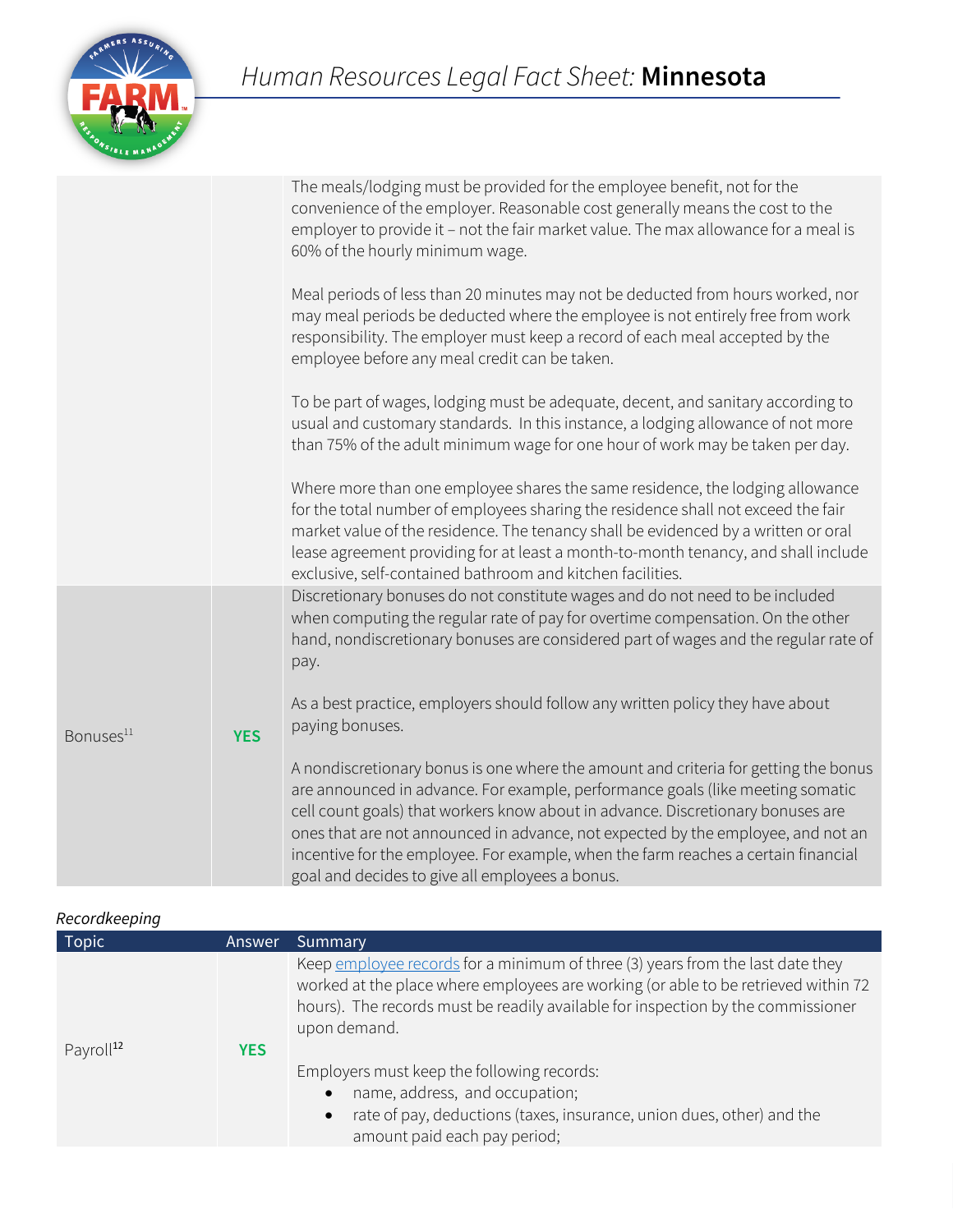

- beginning and ending hours worked each day, including a.m. and p.m. designations, plus total hours worked each day and each work week;
- a record of free meals accepted; and
- proof of age of minors employed.

In addition, employers must keep:

- a list of the personnel policies provided to the employee, the date the policies were given to the employee and a brief description of the policies; and
- a copy of the notice provided at the inception of employment (see below).

At the start of employment, employers must [provide employees with a written](https://www.dli.mn.gov/sites/default/files/pdf/wage_theft_summary_employees.pdf)  [notice \(and keep a copy of the notice signed by each employee\)](https://www.dli.mn.gov/sites/default/files/pdf/wage_theft_summary_employees.pdf) that includes the following:

- the rate or rates of pay and basis thereof, including whether the employee is paid by the hour, shift, day, week, salary, piece, commission, or other method, and the specific application of any additional rates;
- allowances, if any, claimed pursuant to permitted meals and lodging;
- paid vacation, sick time, or other paid time-off accruals and terms of use;
- the employee's employment status and whether the employee is exempt from minimum wage and overtime, and on what basis;
- a list of deductions that may be made from the employee's pay;
- the number of days in the pay period, the regularly scheduled pay day, and the pay day on which the employee will receive the first payment of wages earned;
- the legal name of the employer and the operating name if different from the legal name;
- the physical address of the employer's main office or principal place of business, and a mailing address if different; and
- the telephone number of the employer.

Employers must keep a copy of the notice signed by each employee.

Employers must be cautious with use of and access to employee social security numbers, and must restrict access to individual social security numbers it holds so that only its employees, agents or contractors who require access to perform their jobs have access.

Minnesota employers are required to provide employees with access to their [personnel record upon written request.](https://www.dli.mn.gov/business/employment-practices/personnel-file-faqs) A current employee is entitled to review his or her personnel record once every six (6) months. A former employee may either request to review his or her personnel file once a year or obtain a copy of his or her personnel file free of charge once a year for as long as the record is maintained. The employer must comply with the request within seven (7) working days (14 working days if the records are located out-of-state).

Personnel File - Access<sup>13</sup> **YES**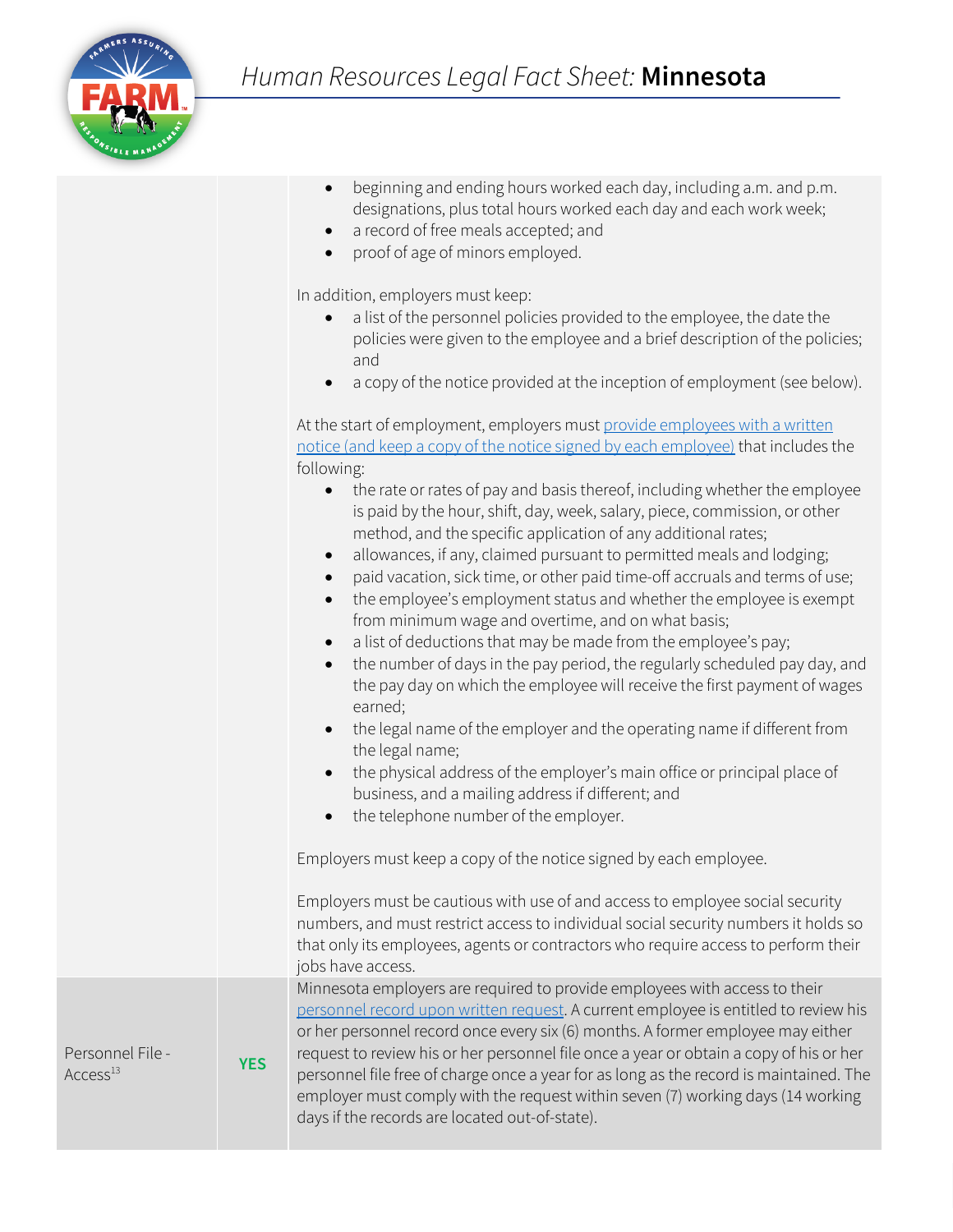

|                                         |            | A personnel record can include items like: any application for employment; wage or<br>salary history; notices of commendation, warning, discipline, or termination;<br>authorization for a deduction or withholding of pay; fringe benefit information, etc.<br>Minnesota law specifies the <i>items it does not include</i> .                                                                                                                                                                                                                                                                                                                                                                                                                                                                                                                                                                                                                                                                                                                                               |
|-----------------------------------------|------------|------------------------------------------------------------------------------------------------------------------------------------------------------------------------------------------------------------------------------------------------------------------------------------------------------------------------------------------------------------------------------------------------------------------------------------------------------------------------------------------------------------------------------------------------------------------------------------------------------------------------------------------------------------------------------------------------------------------------------------------------------------------------------------------------------------------------------------------------------------------------------------------------------------------------------------------------------------------------------------------------------------------------------------------------------------------------------|
| Unemployment<br>Insurance <sup>14</sup> | <b>YES</b> | Employers must submit electronic, quarterly wage reports. The report must have<br>the employee name, SSN, gross wages, and paid hours worked.<br>All employer records must be open to inspection, audit, and verification at any<br>reasonable time and as often as deemed necessary. Records must be kept for a<br>minimum of four years. The type of records that can be inspected include:<br>Information for each worker:<br>First and last name<br>$\circ$<br>Social Security number<br>$\circ$<br>Location where services were performed<br>$\circ$<br>Rate of pay<br>$\circ$<br>Actual days and number of hours worked<br>$\circ$<br>Gross earnings and the amount paid<br>$\circ$<br>Payroll Records:<br>Payroll register<br>$\circ$<br>Individual earnings records<br>$\circ$<br>Time cards (selective review)<br>$\circ$<br>Federal Records:<br>o Forms W-2 and W-3<br>o Forms 940 and 941<br>Forms 1096 and 1099<br>$\circ$<br>Federal income tax returns<br>$\circ$<br>General Accounting:<br>Chart of accounts<br>$\circ$<br>Detailed general ledger<br>$\circ$ |
| Workers'<br>Compensation <sup>15</sup>  | <b>YES</b> | Minnesota Workers' Compensation law does not explicitly require employers to<br>retain injury records, but see OSHA requirements for recordkeeping obligations.<br>Additionally, there are still reporting requirements under 'Health and Safety' below.<br>The Department of Workers' Compensation has the right to inspect and investigate<br>employers during regular working hours and at other reasonable times in regard to<br>any records about workers' comp policies, number of employees, conditions of<br>employments, benefits, employment contracts, and anything else that would be<br>relevant to the enforcement of Workers' Compensation law.                                                                                                                                                                                                                                                                                                                                                                                                               |
| <b>OSHA</b>                             | <b>YES</b> | Employers must comply with the federal OSHA recordkeeping standard. See the<br>federal factsheet for details.                                                                                                                                                                                                                                                                                                                                                                                                                                                                                                                                                                                                                                                                                                                                                                                                                                                                                                                                                                |
| Federal                                 | <b>YES</b> | There are numerous federal rules about recordkeeping. Employers should review<br>the federal factsheet.                                                                                                                                                                                                                                                                                                                                                                                                                                                                                                                                                                                                                                                                                                                                                                                                                                                                                                                                                                      |

# *Working Conditions*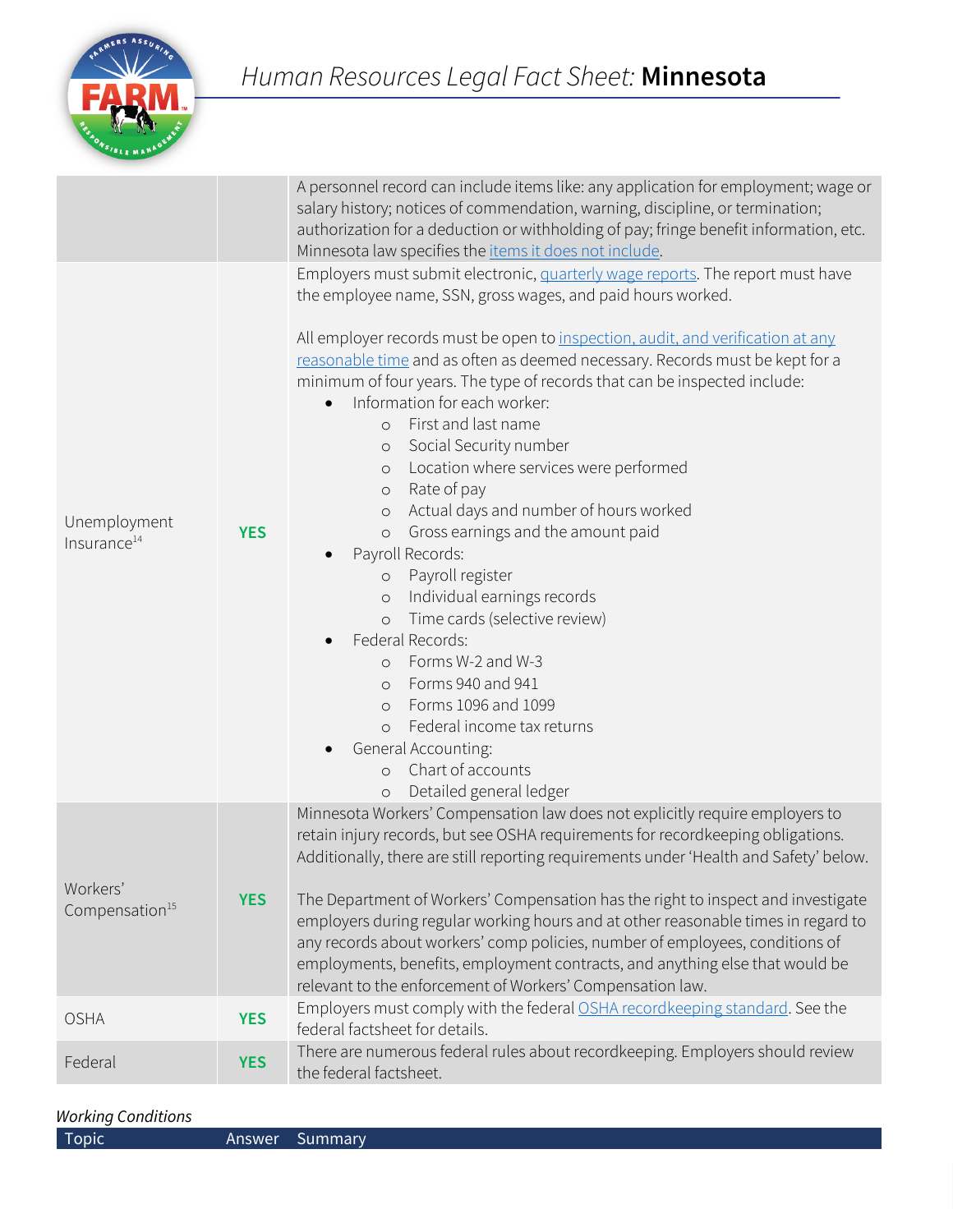

| Bathrooms <sup>16</sup>                            | <b>YES</b> | Minnesota has adopted the federal Pasteurized Milk Ordinance (PMO). The PMO<br>specifies that dairy farms have one or more toilets that are conveniently located,<br>properly constructed, properly operated, and maintained in a sanitary manner.<br>[Note: There is no specific OSHA standard applicable to dairy farms about<br>bathrooms; it would fall under the general duty clause]                                                                                                                                                                                                                                                                                                                                                                                                                                                                 |
|----------------------------------------------------|------------|------------------------------------------------------------------------------------------------------------------------------------------------------------------------------------------------------------------------------------------------------------------------------------------------------------------------------------------------------------------------------------------------------------------------------------------------------------------------------------------------------------------------------------------------------------------------------------------------------------------------------------------------------------------------------------------------------------------------------------------------------------------------------------------------------------------------------------------------------------|
| Working Hours                                      | <b>NO</b>  | No max hour or day requirements for adults, but may be subject to overtime pay<br>(see above).<br>See Child Labor (below) for maximum hours for minors.                                                                                                                                                                                                                                                                                                                                                                                                                                                                                                                                                                                                                                                                                                    |
| Rest and Meal<br>Breaks <sup>17</sup>              | <b>YES</b> | As more fully described hereafter, Minnesota state law requires employers to<br>provide adequate time to utilize the nearest restroom and to eat a meal. For each<br>consecutive four-hour period, employers must give workers enough time to go to<br>the nearest restroom. If a rest break is less than 20 minutes long, it must be counted<br>as hours worked. Employers must also give workers who work eight or more<br>consecutive hours a meal break. Minnesota law suggests that 30 minutes is enough<br>for a mealtime, and it is not counted in hours worked if the worker is completely<br>relieved from work duties during it.<br>Employers are not required to provide rest or meal breaks, but employers who<br>voluntarily provide rest breaks of less than 20 minutes most treat those breaks<br>times as hours worked (i.e. paid breaks). |
| Labor Relations                                    | <b>NO</b>  | No provision in state law recognizing farm worker rights to organize.                                                                                                                                                                                                                                                                                                                                                                                                                                                                                                                                                                                                                                                                                                                                                                                      |
| Whistleblower<br>Protection <sup>18</sup>          | <b>YES</b> | Employers cannot retaliate against an employee if, in good faith, they report a<br>violation or suspected violation of state/federal law or they refuse to carry out their<br>work because they believe it could be a violation of state or federal law.<br>Retaliation can mean firing, disciplining, threatening, or discriminating against an<br>employee in terms of compensation, terms of employment, conditions, location, or<br>privileges.                                                                                                                                                                                                                                                                                                                                                                                                        |
| Paid Vacation or<br>Sick Leave <sup>19</sup>       | <b>NO</b>  | Not required under Minnesota law. Employers who choose to provide such benefits<br>must follow their written policy/contract. However, if the employer chooses to<br>provide paid time off for the illness or injury of the worker, it must allow its<br>employees to use their accrued sick leave for the illness or injury of a family<br>member. See below section on "Family and Medical Leave" for details on using paid<br>sick leave for so-called "safety leave."                                                                                                                                                                                                                                                                                                                                                                                  |
| <b>Breaks for Nursing</b><br>Mothers <sup>20</sup> | <b>YES</b> | Employers must give nursing mothers daily, unpaid break time to express breast<br>milk. You must make a reasonable effort to provide a private location, other than a<br>bathroom, close to the workplace that is shielded from view, has an electrical<br>outlet, and where no one will intrude.<br>You cannot retaliate against an employee for asserting their right to breastfeeding<br>accommodations.                                                                                                                                                                                                                                                                                                                                                                                                                                                |
| Pregnancy<br>Accommodations <sup>21</sup>          | <b>YES</b> | Upon request, an employer must provide a pregnant employee: (a) more frequent<br>restroom, food and water breaks; (b) seating; and/or (c) limits on lifting more than<br>20 pounds. A pregnant employee may request other reasonable workplace                                                                                                                                                                                                                                                                                                                                                                                                                                                                                                                                                                                                             |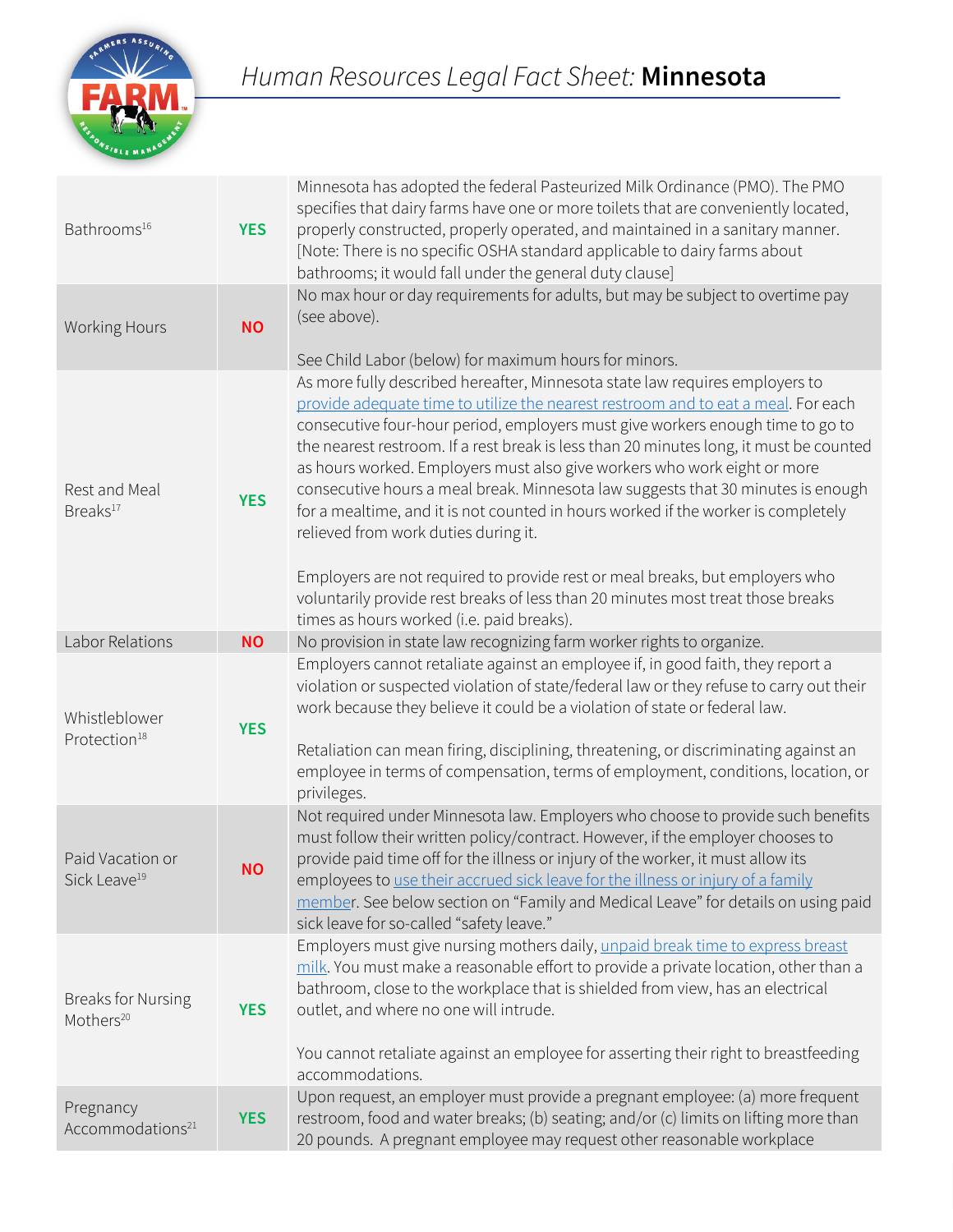

|                                                           |            | accommodations when she has been given advice from a health care provider or<br>doula; and the accommodation would not impose an undue hardship on the<br>employer's business. Other accommodations may include the temporary<br>transfer to a less strenuous or hazardous job. An employer cannot require an<br>employee to take an accommodation. An employer cannot retaliate against an<br>employee for requesting or taking an accommodation. More details.                                                                                                                                                                                                                                                                                                                                                                                                                                                                                                                                                                                                                                                                                                                                                                                                                                                                                                                                                                                                                                                                                                                                                                                                                                                                                                                                                                                                                                                                                                                                                                                                                                                                                                                                                                                                                                                                        |
|-----------------------------------------------------------|------------|-----------------------------------------------------------------------------------------------------------------------------------------------------------------------------------------------------------------------------------------------------------------------------------------------------------------------------------------------------------------------------------------------------------------------------------------------------------------------------------------------------------------------------------------------------------------------------------------------------------------------------------------------------------------------------------------------------------------------------------------------------------------------------------------------------------------------------------------------------------------------------------------------------------------------------------------------------------------------------------------------------------------------------------------------------------------------------------------------------------------------------------------------------------------------------------------------------------------------------------------------------------------------------------------------------------------------------------------------------------------------------------------------------------------------------------------------------------------------------------------------------------------------------------------------------------------------------------------------------------------------------------------------------------------------------------------------------------------------------------------------------------------------------------------------------------------------------------------------------------------------------------------------------------------------------------------------------------------------------------------------------------------------------------------------------------------------------------------------------------------------------------------------------------------------------------------------------------------------------------------------------------------------------------------------------------------------------------------|
| Family, Parental,<br>and Pregnancy<br>Leave <sup>22</sup> | <b>YES</b> | See "Family and Medical Leave" below for information on pregnancy leave.<br>The following family and medical leave requirements apply to employers with 21<br>employees in at least one site and for employees that worked at least half-time for<br>the employer for at least 12 months prior to the leave.<br>Employers must grant an unpaid leave of absence to an employee who is a<br>biological or adoptive parent in conjunction with the birth or adoption of a child or<br>a female employee for prenatal care, or incapacity due to pregnancy, childbirth, or<br>related health conditions. The length of leave shall be determined by the employee,<br>but it cannot exceed 12 weeks unless agreed to by the employer.<br>An employer who permits paternity or maternity time off to a biological father or<br>mother shall, upon request, grant time off, with or without pay, to an adoptive<br>father or mother. The minimum period of this time off shall be four weeks, or, if the<br>employer has an established policy of time off for a biological parent which sets a<br>period of time off of less than four weeks, that period of time shall be the minimum<br>period for an adoptive parent. More details.<br>An employee may use personal sick leave benefits provided by the employer for<br>absences due to an illness of or injury to the employee's child, adult child, spouse,<br>sibling, parent, mother-in-law, father-in-law, grandchild, grandparent, or<br>stepparent, for reasonable periods of time as the employee's attendance may be<br>necessary, on the same terms upon which the employee is able to use sick leave<br>benefits for the employee's own illness or injury. This section applies only to<br>personal sick leave benefits payable to the employee from the employer.<br>An employee may use sick leave for "safety leave," whether or not the employee's<br>employer allows use of sick leave for that purpose for such reasonable periods of<br>time as may be necessary. "Safety leave" may be used for assistance to the<br>employee or assistance to the relatives described above for the purpose of<br>providing or receiving assistance because of sexual assault, domestic abuse,<br>harassment or stalking. An employer may not limit the use of sick and safe leave to |
|                                                           |            | fewer than 160 hours in any 12-month period.<br>An employer is required to provide leave to an employee who receives a summons,                                                                                                                                                                                                                                                                                                                                                                                                                                                                                                                                                                                                                                                                                                                                                                                                                                                                                                                                                                                                                                                                                                                                                                                                                                                                                                                                                                                                                                                                                                                                                                                                                                                                                                                                                                                                                                                                                                                                                                                                                                                                                                                                                                                                         |
| Jury Duty Leave <sup>23</sup>                             | <b>YES</b> | responds thereto, serves as a juror, or attends court for prospective jury service. The<br>employer is not required to pay the employee for jury leave.                                                                                                                                                                                                                                                                                                                                                                                                                                                                                                                                                                                                                                                                                                                                                                                                                                                                                                                                                                                                                                                                                                                                                                                                                                                                                                                                                                                                                                                                                                                                                                                                                                                                                                                                                                                                                                                                                                                                                                                                                                                                                                                                                                                 |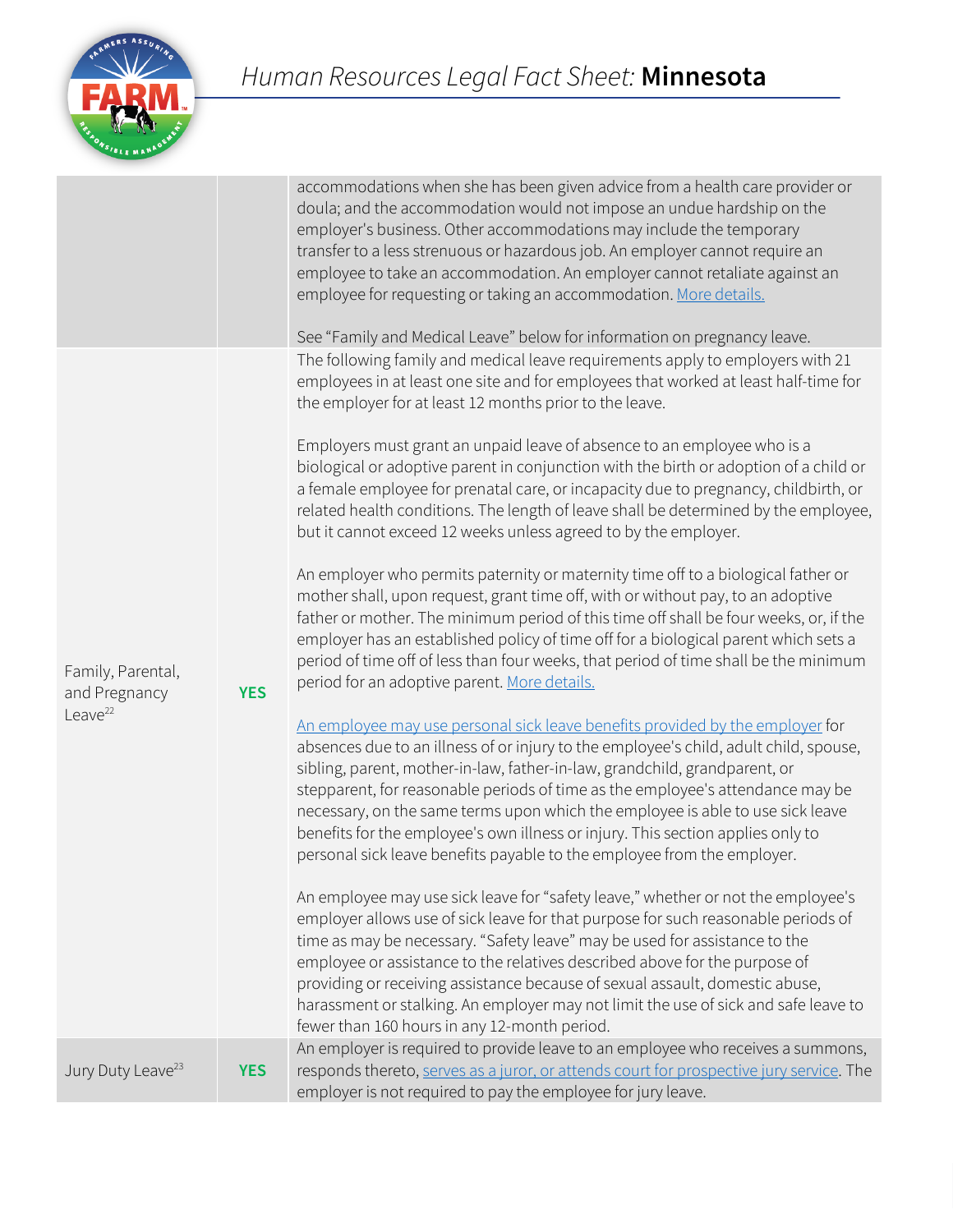

| Crime Victim and<br>Witness Leave <sup>24</sup> | <b>YES</b> | An employer must allow a victim or witness, who is subpoenaed or requested by<br>the prosecutor to attend court for the purpose of giving testimony, reasonable time<br>off from work to attend criminal proceedings related to the victim's case.<br>An employer must allow a victim of a violent crime, as well as the victim's spouse or<br>immediate family members, reasonable time off from work to attend criminal<br>proceedings related to the victim's case.<br>An employer cannot discharge, discipline, threaten, otherwise discriminate against,<br>or penalize an employee regarding the employee's compensation, terms,<br>conditions, location, or privileges of employment, because the employee took<br>reasonable time off from work to attend a criminal proceeding.<br>For harassment, sexual assault, stalking, and domestic abuse, an employer also<br>cannot discharge, discipline, threaten, otherwise discriminate against, or penalize<br>an employee regarding the employee's compensation, terms, conditions, location,<br>or privileges of employment, because the employee took reasonable time off from<br>work to obtain or attempt to obtain relief. Except in cases of imminent danger to<br>the health or safety of the employee or the employee's child, or unless<br>impracticable, an employee who is absent from the workplace shall give 48 hours'<br>advance notice to the employer, unless giving notice is impracticable or an<br>emergency prevents the employee from doing so.                                                                                                                        |
|-------------------------------------------------|------------|-----------------------------------------------------------------------------------------------------------------------------------------------------------------------------------------------------------------------------------------------------------------------------------------------------------------------------------------------------------------------------------------------------------------------------------------------------------------------------------------------------------------------------------------------------------------------------------------------------------------------------------------------------------------------------------------------------------------------------------------------------------------------------------------------------------------------------------------------------------------------------------------------------------------------------------------------------------------------------------------------------------------------------------------------------------------------------------------------------------------------------------------------------------------------------------------------------------------------------------------------------------------------------------------------------------------------------------------------------------------------------------------------------------------------------------------------------------------------------------------------------------------------------------------------------------------------------------------------------------------------------------------------------|
| Military Leave <sup>25</sup>                    | <b>YES</b> | Unless the leave would unduly disrupt the operations of the employer, an employer<br>shall grant a leave of absence without pay to an employee whose immediate family<br>member, as a member of the United States armed forces, has been ordered into<br>active service in support of a war or other national emergency. The employer may<br>limit the amount of leave to the actual time necessary to attend a send-off or<br>homecoming ceremony, not to exceed one day's duration in any calendar year.<br>An employer must grant up to ten working days of a leave of absence without pay<br>to an employee whose immediate family member, as a member of the United<br>States armed forces, has been injured or killed while engaged in active service.<br>Unless the leave would unduly disrupt the operations of the employer, an employer<br>shall grant a leave of absence without pay to an employee for time spent rendering<br>service as a member of the civil air patrol on the request and under the authority of<br>the state or any of its political subdivisions. Applies to employers with 20 or more<br>employees.<br>Any employee who engages in active service in the time or war or other emergency<br>declared by the proper authority in any of the military or naval forces of the state or<br>of the United States for which leave is not otherwise allowed by law or during<br>convalescence for an injury or disease incurred during active service, as<br>documented by proper military authority, and any other documentation as<br>reasonably requested by the employer; shall be entitled to leave of absence from |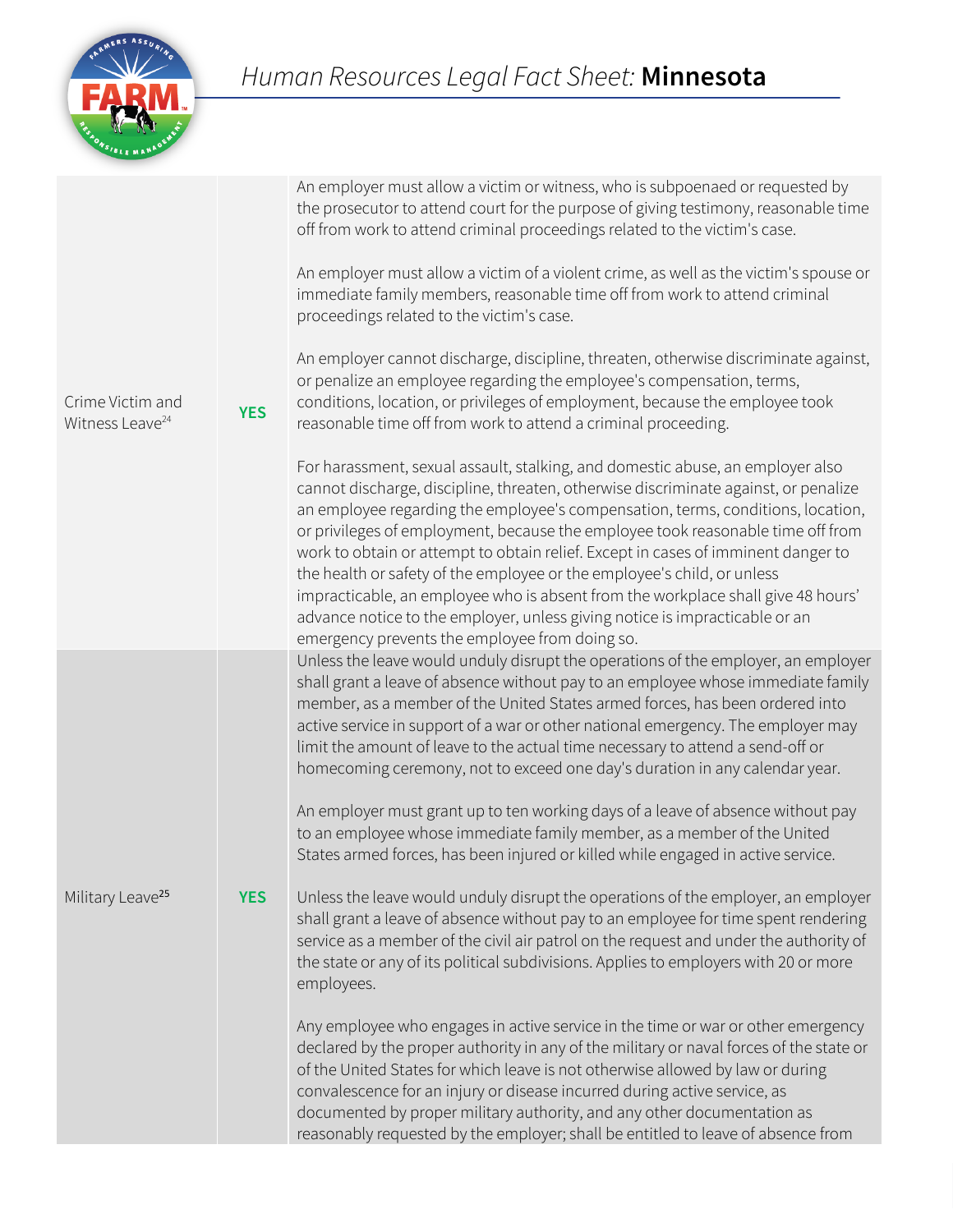

|                                        |            | the employee's employment without pay during such service and with right of<br>reinstatement for four years Federal rules may also apply; employers should refer to<br>the federal factsheet.                                                                                                                                                                                                                                                                                                                                                                                                                                                                                         |
|----------------------------------------|------------|---------------------------------------------------------------------------------------------------------------------------------------------------------------------------------------------------------------------------------------------------------------------------------------------------------------------------------------------------------------------------------------------------------------------------------------------------------------------------------------------------------------------------------------------------------------------------------------------------------------------------------------------------------------------------------------|
|                                        |            | Every employee who is eligible to vote in an election has the right to be absent from<br>work for the time necessary to appear at the employee's polling place, cast a ballot,<br>and return to work on the day of that election, without penalty or deduction from<br>salary or wages because of the absence.                                                                                                                                                                                                                                                                                                                                                                        |
| Voting Leave <sup>26</sup>             | <b>YES</b> | An employee selected to serve as an election judge may, after giving an employer at<br>least 20 days' written notice, be absent from a place of work for the purpose of<br>serving as an election judge without penalty. An employer may reduce the salary or<br>wages of an employee serving as an election judge by the amount paid to the<br>election judge by the appointing authority during the time the employee was<br>absent from the place of employment.                                                                                                                                                                                                                   |
| School Activity<br>Leave <sup>27</sup> | <b>YES</b> | Every employee is entitled to take up to 16 hours unpaid leave a year for each child<br>to attend their children's school conferences, classroom activities, childcare, or<br>other early childhood program, provided the conferences or activities cannot be<br>scheduled during nonwork hours.                                                                                                                                                                                                                                                                                                                                                                                      |
|                                        |            | Bone Marrow Leave An employer employing more than 20 employees at one site<br>must grant paid leaves of absence to an employee who seeks to undergo a medical<br>procedure to donate bone marrow. The combined length of the leaves shall be<br>determined by the employee, but may not exceed 40 work hours, unless agreed to<br>by the employer.                                                                                                                                                                                                                                                                                                                                    |
| Other Leave <sup>28</sup>              | <b>YES</b> | Political Activity Leave If an employee gives at least ten days' written notice to the<br>employer, the employee may be absent from work to attend any meeting of the<br>state central committee or executive committee of a major political party if the<br>employee is a member of the committee, or may attend any convention of major<br>political party delegates including meetings of official convention committees if the<br>employee is a delegate or alternate delegate to that convention. An employee who<br>has given proper notice cannot be penalized by the employer or have wages or<br>salary reduced on account of absence or for the actual time of the absence. |

#### *Human Rights*

| Topic                                      | Answer     | Summary                                                                                                                                                                                                                                                                                                                                                                                                                                                                                                                                                                                                                                                                                                                 |
|--------------------------------------------|------------|-------------------------------------------------------------------------------------------------------------------------------------------------------------------------------------------------------------------------------------------------------------------------------------------------------------------------------------------------------------------------------------------------------------------------------------------------------------------------------------------------------------------------------------------------------------------------------------------------------------------------------------------------------------------------------------------------------------------------|
| Employment<br>Discrimination <sup>29</sup> | <b>YES</b> | Minnesota law prohibits employment discrimination based on race, color, creed,<br>religion, national origin, sex, sexual orientation including gender identity,<br>pregnancy, childbirth, marital status, disability, status with regard to public<br>assistance, sexual orientation, familial status, age, membership or activity in a local<br>commission and the use of medical marijuana.<br>Employment discrimination means bias in hiring (including during interviews),<br>promotion, job assignments, firing, pay, and other terms of employment.<br>Undocumented workers are protected under Minnesota state law. Employers<br>should carefully review their legal requirements. Employers also have a duty to |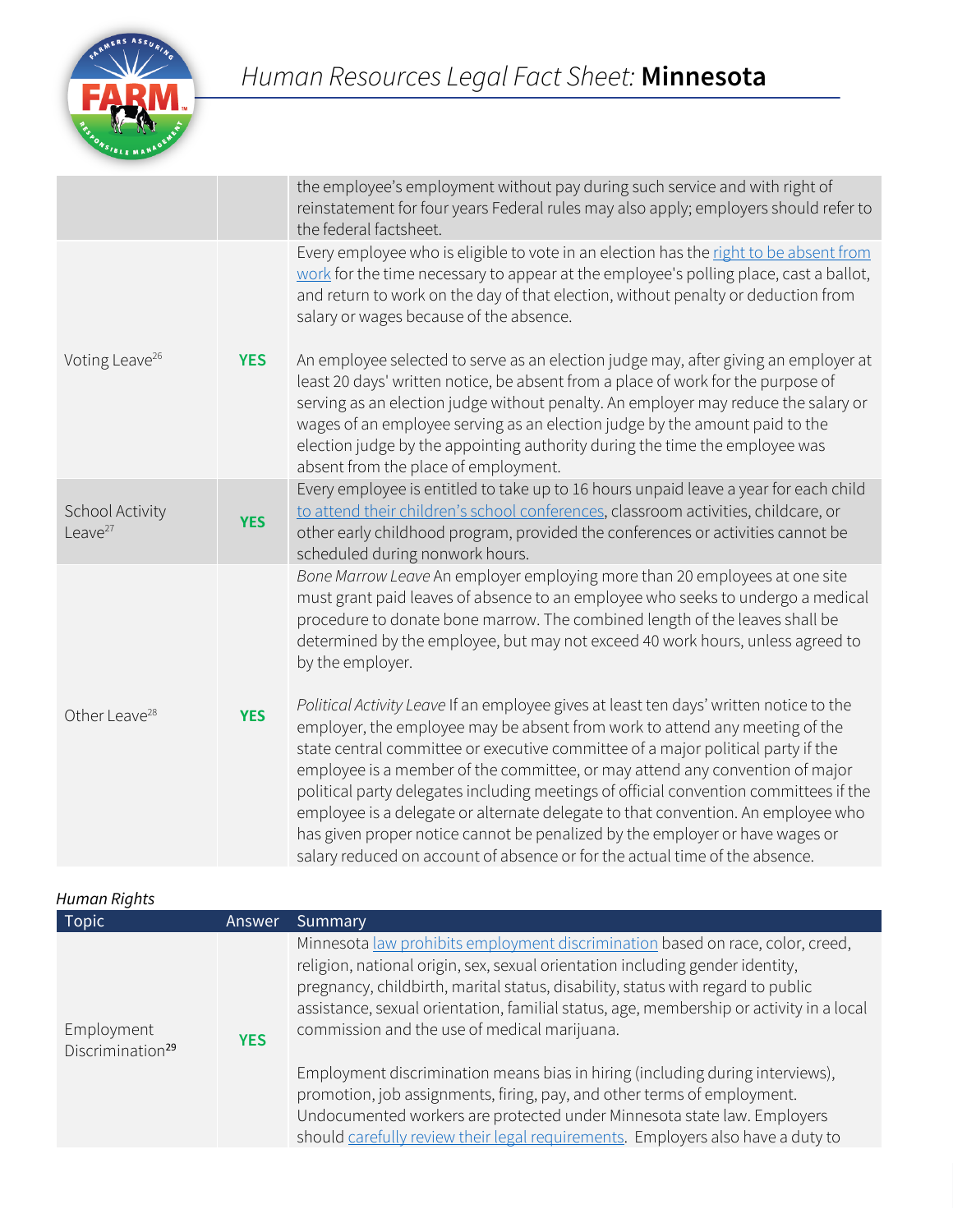

|                                                 |            | provide reasonable accommodations for a known disability of a qualified disabled<br>worker or applicant unless it would impose an undue hardship on the business.                                                                                                                                                                                                                                                                                                                                                                                                                                                                                                                                                                                                                                                                                                                                                                                                                                                                                                                                                                                                                                                                                                                                                                                                                                                                                                                                                                                                                                                           |
|-------------------------------------------------|------------|-----------------------------------------------------------------------------------------------------------------------------------------------------------------------------------------------------------------------------------------------------------------------------------------------------------------------------------------------------------------------------------------------------------------------------------------------------------------------------------------------------------------------------------------------------------------------------------------------------------------------------------------------------------------------------------------------------------------------------------------------------------------------------------------------------------------------------------------------------------------------------------------------------------------------------------------------------------------------------------------------------------------------------------------------------------------------------------------------------------------------------------------------------------------------------------------------------------------------------------------------------------------------------------------------------------------------------------------------------------------------------------------------------------------------------------------------------------------------------------------------------------------------------------------------------------------------------------------------------------------------------|
|                                                 |            | More details and examples.                                                                                                                                                                                                                                                                                                                                                                                                                                                                                                                                                                                                                                                                                                                                                                                                                                                                                                                                                                                                                                                                                                                                                                                                                                                                                                                                                                                                                                                                                                                                                                                                  |
|                                                 |            | Employers cannot pay men and women different wages for comparable work on<br>jobs that have virtually the same requirements in terms of skill, effort, and<br>responsibility. Wage differences based on seniority, merit, quantity or quality of<br>production or other factors other than sex are permitted.                                                                                                                                                                                                                                                                                                                                                                                                                                                                                                                                                                                                                                                                                                                                                                                                                                                                                                                                                                                                                                                                                                                                                                                                                                                                                                               |
|                                                 |            | It is illegal to retaliate against employees for filing or otherwise aiding with a<br>complaint.                                                                                                                                                                                                                                                                                                                                                                                                                                                                                                                                                                                                                                                                                                                                                                                                                                                                                                                                                                                                                                                                                                                                                                                                                                                                                                                                                                                                                                                                                                                            |
| Harassment / Sexual<br>Harassment <sup>30</sup> | <b>YES</b> | Minnesota employment discrimination law (above) also prohibits harassment<br>based on the same protected categories described above. In addition, it prohibits<br>sexual harassment in the workplace. Harassment is unwelcome conduct. It is<br>unlawful when (1) employees have no choice but to tolerate the harassment if they<br>want to keep their job; (2) it is so severe that a regular person would see it as<br>intimidating, hostile, or abusive.<br>Unlawful sexual harassment includes unwelcome sexual advances, requests for<br>sexual favors and verbal or physical conduct of a sexual nature when:<br>Engaging in such conduct is made an implicit or explicit term or condition<br>$\bullet$<br>of employment. Example: A newly hired milker is told that sexual jokes,<br>touching and nude posters are just part of farm life and she should try to<br>ignore it.<br>Acceptance or rejection of such conduct is used as the basis for an<br>$\bullet$<br>employment decision affecting an employee. Example: A manager tells a<br>worker applying for a promotion that the job would be his if he just "treated<br>her right."<br>The conduct interferes with an employee's work or creates an intimidating,<br>$\bullet$<br>hostile or offensive work environment. Example: One worker experiences<br>repeated advances from another asking her for dates or "just to go out for<br>drinks after work." The worker says she isn't interested, but the co-worker<br>won't take 'no' for an answer.<br>It is illegal to retaliate against employees for filing or otherwise aiding with a<br>complaint. |
| Forced Labor <sup>31</sup>                      | <b>YES</b> | Human trafficking is illegal in Minnesota. Trafficking for labor means: recruitment,                                                                                                                                                                                                                                                                                                                                                                                                                                                                                                                                                                                                                                                                                                                                                                                                                                                                                                                                                                                                                                                                                                                                                                                                                                                                                                                                                                                                                                                                                                                                        |
|                                                 |            | harboring, transportation, provision, or obtaining of a person for labor subjection to<br>forced labor, forced services, debt bondage, or slavery. More details.                                                                                                                                                                                                                                                                                                                                                                                                                                                                                                                                                                                                                                                                                                                                                                                                                                                                                                                                                                                                                                                                                                                                                                                                                                                                                                                                                                                                                                                            |
|                                                 |            | Employers should ensure they are carefully following all visa requirements or work<br>agreements to avoid any inadvertent violations.                                                                                                                                                                                                                                                                                                                                                                                                                                                                                                                                                                                                                                                                                                                                                                                                                                                                                                                                                                                                                                                                                                                                                                                                                                                                                                                                                                                                                                                                                       |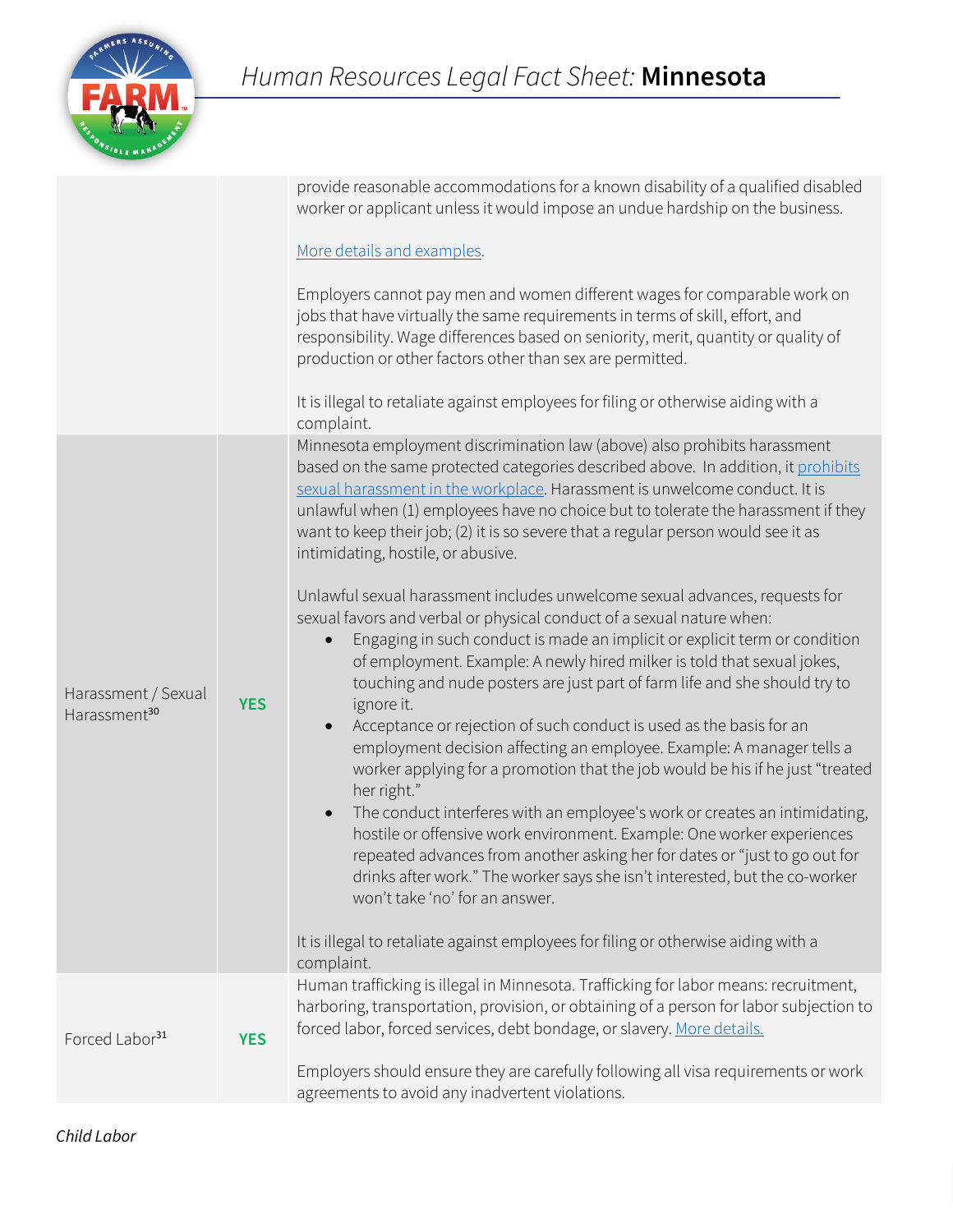

| <b>Topic</b>              | Answer     | Summary                                                                                                                                                                                                                                                                                                                                                                                                                                                                                                                                                                                  |
|---------------------------|------------|------------------------------------------------------------------------------------------------------------------------------------------------------------------------------------------------------------------------------------------------------------------------------------------------------------------------------------------------------------------------------------------------------------------------------------------------------------------------------------------------------------------------------------------------------------------------------------------|
| Child Labor <sup>32</sup> | <b>YES</b> | Work permit required if under 16. Age certificate required if under 18.<br>Minimum age:<br>During school hours: 16 (except 14 or 15 year old's who have been granted<br>$\bullet$<br>a work permit)<br>Outside school hours: 12, with permission from parent or guardian<br>$\bullet$<br>Max hours: None, but if they are under 16, they cannot be required to work before<br>7am or after 9pm. High school students aged 16 or 17 cannot be required to work<br>past 11pm on a night before school, or before 5am on a school day.<br>Some work is prohibited or restricted for minors. |

#### *Health and Safety*

| <b>Topic</b>       | Answer     | Summary                                                                                                                                                                                                                                                                                                                                                                                                                                                                                                                                                                                                                                                                                                                                                                                                                                                                                                                                                                                                                                                                                                                                                                                                                                                                                                                                                                                                                                                                                                                                                                                                                                                                                                                                                                                                                                                                                                                                                                                                                                                                                                                  |
|--------------------|------------|--------------------------------------------------------------------------------------------------------------------------------------------------------------------------------------------------------------------------------------------------------------------------------------------------------------------------------------------------------------------------------------------------------------------------------------------------------------------------------------------------------------------------------------------------------------------------------------------------------------------------------------------------------------------------------------------------------------------------------------------------------------------------------------------------------------------------------------------------------------------------------------------------------------------------------------------------------------------------------------------------------------------------------------------------------------------------------------------------------------------------------------------------------------------------------------------------------------------------------------------------------------------------------------------------------------------------------------------------------------------------------------------------------------------------------------------------------------------------------------------------------------------------------------------------------------------------------------------------------------------------------------------------------------------------------------------------------------------------------------------------------------------------------------------------------------------------------------------------------------------------------------------------------------------------------------------------------------------------------------------------------------------------------------------------------------------------------------------------------------------------|
| OSHA <sup>34</sup> | <b>YES</b> | Minnesota has an approved OSHA 'state-plan', which means it is at least as effective<br>as federal OSHA. Similar to federal OSHA, Minnesota OSHA has a general duty<br>clause that requires employers to provide employees a workplace free from<br>recognized hazards that can cause death or serious physical harm.<br>For the most part, Minnesota OSHA has incorporated federal OSHA standards. But<br>there are some differences summarized here. Key differences that apply to dairy<br>farms include:<br>A workplace accident and injury reduction (AWAIR) program - Farms are<br>required to have a comprehensive safety and health program. More details.<br>Employer-paid PPE - Employers must provide and pay for all required<br>$\bullet$<br>personal protective equipment (PPE) for employees.<br>Heat Protection - Applies to farms with eleven (11) or more workers. You<br>$\bullet$<br>must have a training program for employees if they are regularly exposed to<br>high heat environments indoors. "High heat" depends on the intensity of<br>workload and humidity. The information from the training needs to be<br>available in writing for workers to look at later. Instead of an oral training<br>program, it can be provided in writing. Training has to be provided in a<br>language the workers understand. More details. And here.<br>Recordkeeping - All employers with eleven (11) or more full- or part-time<br>$\bullet$<br>workers must comply with federal OSHA recordkeeping requirements,<br>regardless of industry. Follow federal OSHA for the actual process of<br>recordkeeping (i.e. which forms, etc.)<br>Reporting - Must report all work-related fatalities within eight hours to<br>$\bullet$<br>Minnesota OSHA. Within 24 hours, must report work-related inpatient<br>hospitalizations, amputations, or losses of an eye.<br>Hazard Communication and Right-to-Know requirements apply to farms<br>$\bullet$<br>with 11 or more workers. These laws include initial and annual training on<br>chemicals and physical agents (such as noise) that employees are exposed |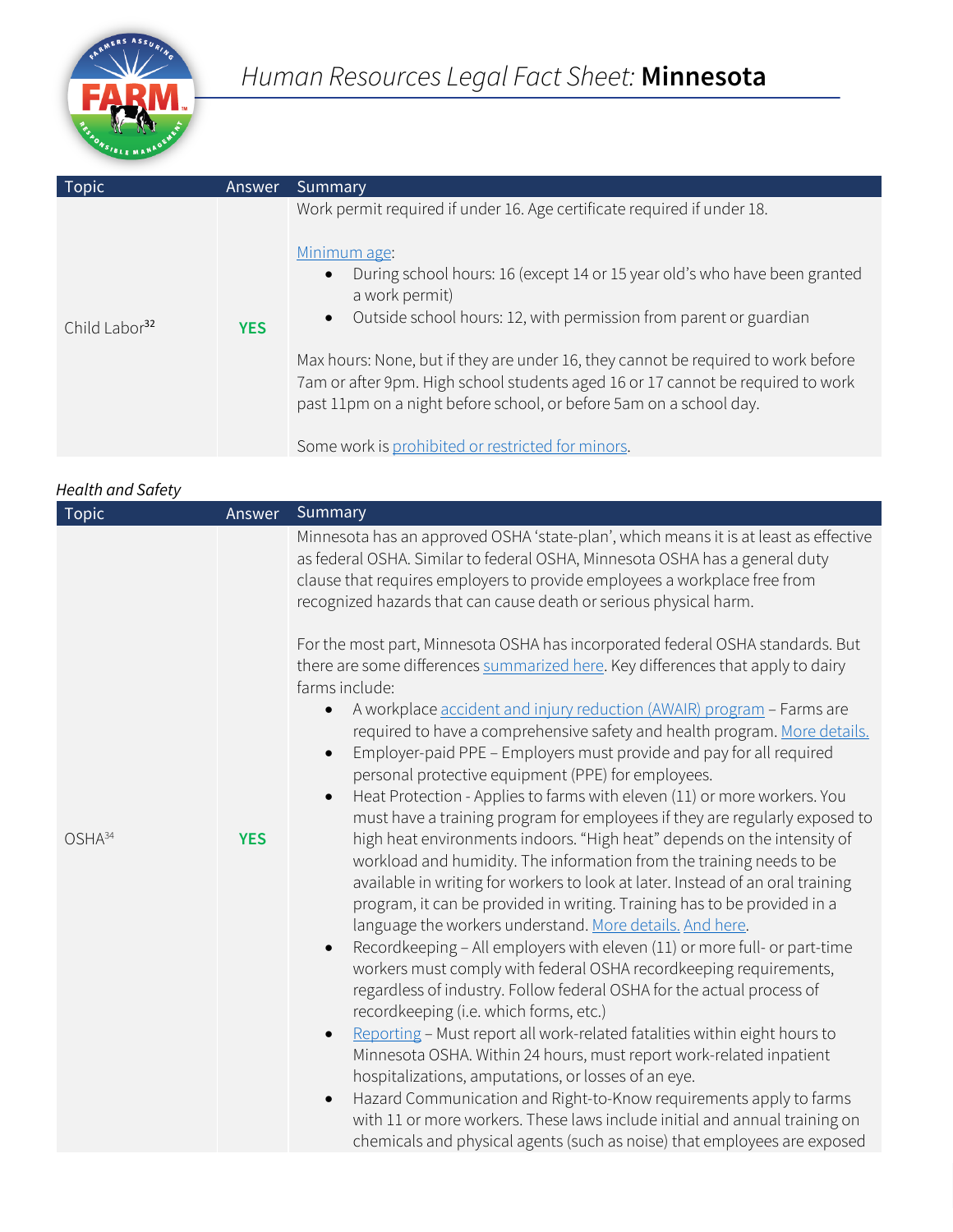

|                                       |                   | to. The employer has to maintain safety data sheets. There are also labeling<br>requirements for hazardous substances, but these apply to ALL farms, no<br>matter how many employees. More details.<br>Employers should review federal OSHA for additional requirements.                                                                                                                                                                                                                                                                                                                                                                   |
|---------------------------------------|-------------------|--------------------------------------------------------------------------------------------------------------------------------------------------------------------------------------------------------------------------------------------------------------------------------------------------------------------------------------------------------------------------------------------------------------------------------------------------------------------------------------------------------------------------------------------------------------------------------------------------------------------------------------------|
|                                       |                   | Workers' Compensation is required but there are certain exceptions. Employers that<br>are "family farms" do not have to provide workers' compensation. Family farm is<br>defined as a farm operation that pays cash wages, exclusive of machine hire, to<br>farm laborers for services during the previous year:<br>$(1)$ that are less than \$8,000; or,<br>(2) that are less than the state average annual wage, if the farm operation<br>has total liability and medical payment coverage equal to \$300,000 and<br>\$5,000, respectively, under a farm liability insurance policy, and the policy<br>covers injuries to farm laborers. |
| Workers<br>Compensation <sup>33</sup> | <b>YES</b>        | More details.<br>Workplace fatalities and serious injuries must be reported to the Department of<br>Labor and Industry (Workers' Compensation Division) within 48 hours via telephone<br>to be followed by the First Report of Injury form. For other injuries, where lost time<br>exceeds three (3) calendar days, the FROI form must be submitted to the insurance<br>company within 10 days. Insurance companies and self-insured employers must file<br>the FROI form with the Department within 14 days.<br>More details.                                                                                                             |
|                                       |                   | Please note that this is separate from the reporting obligations to Minnesota OSHA.<br>See the OSHA section for more details.                                                                                                                                                                                                                                                                                                                                                                                                                                                                                                              |
| Housing                               | YES/<br><b>NO</b> | Minnesota law does not explicitly address standards for permanent agricultural<br>housing, though general landlord/tenant or public health laws may apply.<br>Employers should follow best practices when providing housing - which includes,<br>at minimum, a written housing agreement and properly maintaining the facilities.<br>The FARM HR Manual has guidance around best practices for agricultural worker<br>housing.                                                                                                                                                                                                             |

\_\_\_\_\_\_\_\_\_\_\_\_\_\_\_\_\_\_\_\_\_ Minn. Stat. 181.57

<sup>2</sup> Minn. Stat. 256.998

<sup>3</sup> Minn. Stat 181.101; Minn. R. 5200.0150

<sup>4</sup> Minn. Stat. 181.13; 181.14; 181.933

<sup>5</sup> Minn. Stat. 177.23; 177.25

<sup>6</sup> Minn. Stat. 177.24

<sup>7</sup> Minn. Admin. Rule 5200.0120

<sup>8</sup> Minn. Stat. 181.032; 9 Minn. Stat. 290.92; 268.035 (subd. 11); 268.035(subd. 20)

<sup>0</sup> Minn. Stat. 181.06; 181.79; 177.24(subd 4); Minn. Admin. Rules 5200.0060; 5200.0070

<sup>1</sup> Minn. Admin. Rules 5200.0140

<sup>2</sup> Minn. Stat. 177.30; Minn. Stat. 181.032; Minn. Stat. 325E.59 (subd. 1)

<sup>3</sup> Minn. Stat. 181.961; Minn. Stat. 181.960

<sup>4</sup> Minn. Stat. 268.044; 268.186

 Minn. Stat. 176.184 Minn. Stat. 32D.02 Minn. Stat. 177.254; 177.253; Minn. Admin. Rules 5200.0120 Minn. Stat. 181.932 Minn. Stat. 181.9413 Minn. Stat. 181.939 Minn. Stat. 181.9414 Minn. Stat. 181.9413, 181.92, 181.940, 181.941 Minn. Stat. 593.50 Minn. Stat. 611A.036, 609.748 (subd. 10), 518B.01 (subd. 23) Minn. Stat. 181.946, 181.947, 181. 948, 192.26, 192.261, 192.34 Minn. Stat. 204C.04, 204B.195 Minn. Stat. 181.9412 Minn. Stat. 181.945, 202A.135 Minn. Stat. 363A.03; 363A.08; 152.32.3; 181.67; 181.03 (subd. 6)